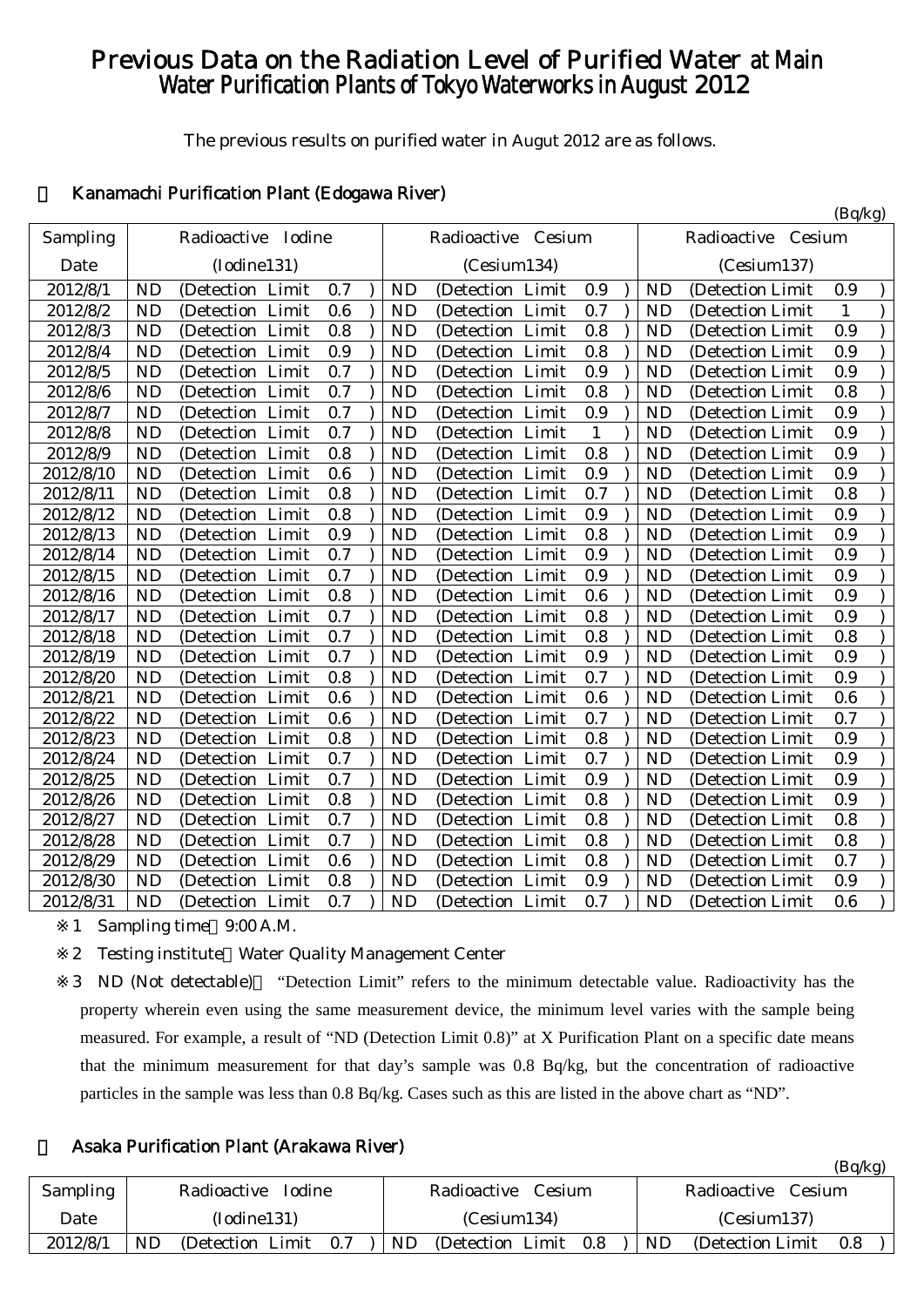| 2012/8/2  | <b>ND</b> | (Detection Limit) | 0.8 | <b>ND</b> | (Detection Limit)    | 0.7 | <b>ND</b> | (Detection Limit) | 1            |  |
|-----------|-----------|-------------------|-----|-----------|----------------------|-----|-----------|-------------------|--------------|--|
| 2012/8/3  | ND        | (Detection Limit  | 0.6 | ND        | (Detection Limit     | 0.7 | ND        | (Detection Limit  | 0.7          |  |
| 2012/8/4  | <b>ND</b> | (Detection Limit  | 0.8 | <b>ND</b> | (Detection Limit     | 0.8 | <b>ND</b> | (Detection Limit) | $\mathbf{1}$ |  |
| 2012/8/5  | <b>ND</b> | (Detection Limit  | 0.8 | <b>ND</b> | (Detection Limit     | 0.9 | <b>ND</b> | (Detection Limit) | $\mathbf{1}$ |  |
| 2012/8/6  | ND        | (Detection Limit) | 0.7 | ND        | (Detection Limit     | 0.8 | <b>ND</b> | (Detection Limit) | 0.8          |  |
| 2012/8/7  | <b>ND</b> | (Detection Limit  | 0.6 | ND        | (Detection Limit     | 0.7 | <b>ND</b> | (Detection Limit) | 0.8          |  |
| 2012/8/8  | <b>ND</b> | (Detection Limit  | 0.7 | ND        | (Detection Limit     | 0.7 | <b>ND</b> | (Detection Limit) | 0.8          |  |
| 2012/8/9  | <b>ND</b> | (Detection Limit) | 0.7 | <b>ND</b> | (Detection Limit)    | 0.8 | <b>ND</b> | (Detection Limit) | 0.9          |  |
| 2012/8/10 | <b>ND</b> | (Detection Limit) | 0.7 | <b>ND</b> | (Detection Limit     | 0.8 | <b>ND</b> | (Detection Limit  | 0.9          |  |
| 2012/8/11 | <b>ND</b> | (Detection Limit  | 0.7 | <b>ND</b> | (Detection<br>Limit  | 0.9 | <b>ND</b> | (Detection Limit  | 0.9          |  |
| 2012/8/12 | <b>ND</b> | (Detection Limit  | 0.7 | <b>ND</b> | Limit<br>(Detection) | 0.8 | <b>ND</b> | (Detection Limit  | 0.8          |  |
| 2012/8/13 | <b>ND</b> | (Detection Limit  | 0.7 | <b>ND</b> | Limit<br>(Detection) | 0.7 | <b>ND</b> | (Detection Limit  | 0.9          |  |
| 2012/8/14 | <b>ND</b> | (Detection Limit  | 0.8 | <b>ND</b> | Limit<br>(Detection) | 0.8 | <b>ND</b> | (Detection Limit  | 0.9          |  |
| 2012/8/15 | <b>ND</b> | (Detection Limit  | 0.8 | ND        | Limit<br>(Detection) | 0.8 | <b>ND</b> | (Detection Limit) | 0.9          |  |
| 2012/8/16 | <b>ND</b> | (Detection Limit  | 0.7 | <b>ND</b> | (Detection Limit     | 0.8 | <b>ND</b> | (Detection Limit) | 0.9          |  |
| 2012/8/17 | <b>ND</b> | (Detection Limit  | 0.7 | ND        | Limit<br>(Detection  | 0.9 | ND        | (Detection Limit) | 0.9          |  |
| 2012/8/18 | <b>ND</b> | (Detection Limit  | 0.8 | <b>ND</b> | (Detection Limit     | 0.9 | <b>ND</b> | (Detection Limit) | 0.9          |  |
| 2012/8/19 | <b>ND</b> | (Detection Limit  | 0.8 | <b>ND</b> | (Detection Limit     | 0.8 | <b>ND</b> | (Detection Limit  | 0.8          |  |
| 2012/8/20 | <b>ND</b> | (Detection Limit) | 0.7 | ND        | (Detection Limit     | 0.9 | ND        | (Detection Limit) | 0.8          |  |
| 2012/8/21 | ND        | (Detection Limit  | 0.7 | ND        | (Detection Limit     |     | ND        | (Detection Limit) | 0.9          |  |
| 2012/8/22 | <b>ND</b> | (Detection Limit) | 0.7 | <b>ND</b> | (Detection Limit     | 0.8 | <b>ND</b> | (Detection Limit) | $\mathbf{1}$ |  |
| 2012/8/23 | <b>ND</b> | (Detection Limit) | 0.7 | <b>ND</b> | (Detection Limit     | 0.8 | <b>ND</b> | (Detection Limit) | 0.9          |  |
| 2012/8/24 | <b>ND</b> | (Detection Limit  | 0.7 | ND        | (Detection Limit     | 0.8 | ND        | (Detection Limit) | 0.9          |  |
| 2012/8/25 | <b>ND</b> | (Detection Limit  | 0.7 | <b>ND</b> | (Detection Limit     | 0.6 | <b>ND</b> | (Detection Limit) | 1            |  |
| 2012/8/26 | ND        | (Detection Limit  | 0.8 | ND        | (Detection Limit     | 0.8 | ND        | (Detection Limit) | 0.9          |  |
| 2012/8/27 | <b>ND</b> | (Detection Limit) | 0.7 | <b>ND</b> | (Detection Limit     | 0.7 | <b>ND</b> | (Detection Limit) | 0.8          |  |
| 2012/8/28 | <b>ND</b> | (Detection Limit  | 0.7 | ND        | (Detection Limit     | 0.9 | ND        | (Detection Limit) | 0.8          |  |
| 2012/8/29 | <b>ND</b> | (Detection Limit  | 0.8 | <b>ND</b> | Limit<br>(Detection) | 0.7 | <b>ND</b> | (Detection Limit) | 0.9          |  |
| 2012/8/30 | <b>ND</b> | (Detection Limit  | 0.7 | ND        | (Detection Limit     | 0.6 | <b>ND</b> | (Detection Limit  | 0.9          |  |
| 2012/8/31 | <b>ND</b> | (Detection Limit) | 0.6 | <b>ND</b> | (Detection Limit)    | 0.6 | <b>ND</b> | (Detection Limit) | 0.7          |  |
|           |           |                   |     |           |                      |     |           |                   |              |  |

1 Sampling time 9:00 A.M.

2 Testing institute Water Quality Management Center

3 ND (Not detectable) "Detection Limit" refers to the minimum detectable value. Radioactivity has the property wherein even using the same measurement device, the minimum level varies with the sample being measured. For example, a result of "ND (Detection Limit 0.8)" at X Purification Plant on a specific date means that the minimum measurement for that day's sample was 0.8 Bq/kg, but the concentration of radioactive particles in the sample was less than 0.8 Bq/kg. Cases such as this are listed in the above chart as "ND".

(Bq/kg)

# 3 Ozaku Purification Plant (Tamagawa River)

| Sampling  |           | Radioactive<br><b>Iodine</b> |     |  |    | Radioactive<br>Cesium |     | Radioactive<br><b>Cesium</b> |                   |     |  |
|-----------|-----------|------------------------------|-----|--|----|-----------------------|-----|------------------------------|-------------------|-----|--|
| Date      |           | (Iodine131)                  |     |  |    | (Cesium134)           |     |                              | (Cesium137)       |     |  |
| 2012/8/1  | ND        | (Detection Limit)            | 0.8 |  | ND | (Detection Limit)     | 0.8 | <b>ND</b>                    | (Detection Limit) | 0.9 |  |
| 2012/8/2  | <b>ND</b> | (Detection Limit)            | 0.7 |  | ND | (Detection Limit)     | 0.7 | <b>ND</b>                    | (Detection Limit) | 0.8 |  |
| 2012/8/3  | ND        | (Detection Limit)            | 0.7 |  | ND | (Detection Limit)     | 0.8 | <b>ND</b>                    | (Detection Limit) | 0.8 |  |
| 2012/8/4  | ND        | (Detection Limit)            | 0.7 |  | ND | (Detection Limit)     | 0.8 | <b>ND</b>                    | (Detection Limit) | 0.9 |  |
| 2012/8/5  | <b>ND</b> | (Detection Limit)            | 0.7 |  | ND | (Detection Limit)     | 0.8 | ND                           | (Detection Limit) | 0.9 |  |
| 2012/8/6  | <b>ND</b> | (Detection Limit)            | 0.7 |  | ND | (Detection Limit)     | 0.8 | <b>ND</b>                    | (Detection Limit) |     |  |
| 2012/8/7  | <b>ND</b> | (Detection Limit)            | 0.9 |  | ND | (Detection Limit)     | 0.8 | <b>ND</b>                    | (Detection Limit) | 0.8 |  |
| 2012/8/8  | <b>ND</b> | (Detection Limit)            | 0.7 |  | ND | (Detection Limit)     | 0.9 | ND                           | (Detection Limit) | 0.9 |  |
| 2012/8/9  | <b>ND</b> | (Detection Limit)            | 0.8 |  | ND | (Detection Limit)     | 0.7 | ND                           | (Detection Limit) | 0.9 |  |
| 2012/8/10 | <b>ND</b> | (Detection Limit)            | 0.8 |  | ND | (Detection Limit)     | 0.9 | <b>ND</b>                    | (Detection Limit) | 0.9 |  |
| 2012/8/11 | ND        | (Detection Limit)            | 0.8 |  | ND | (Detection Limit)     | 0.8 | <b>ND</b>                    | (Detection Limit) | 0.9 |  |
| 2012/8/12 | <b>ND</b> | (Detection Limit)            | 0.8 |  | ND | (Detection Limit)     | 0.8 | ND                           | (Detection Limit) | 0.9 |  |
| 2012/8/13 | <b>ND</b> | (Detection Limit)            | 0.7 |  | ND | (Detection Limit)     | 0.8 | <b>ND</b>                    | (Detection Limit) | 0.9 |  |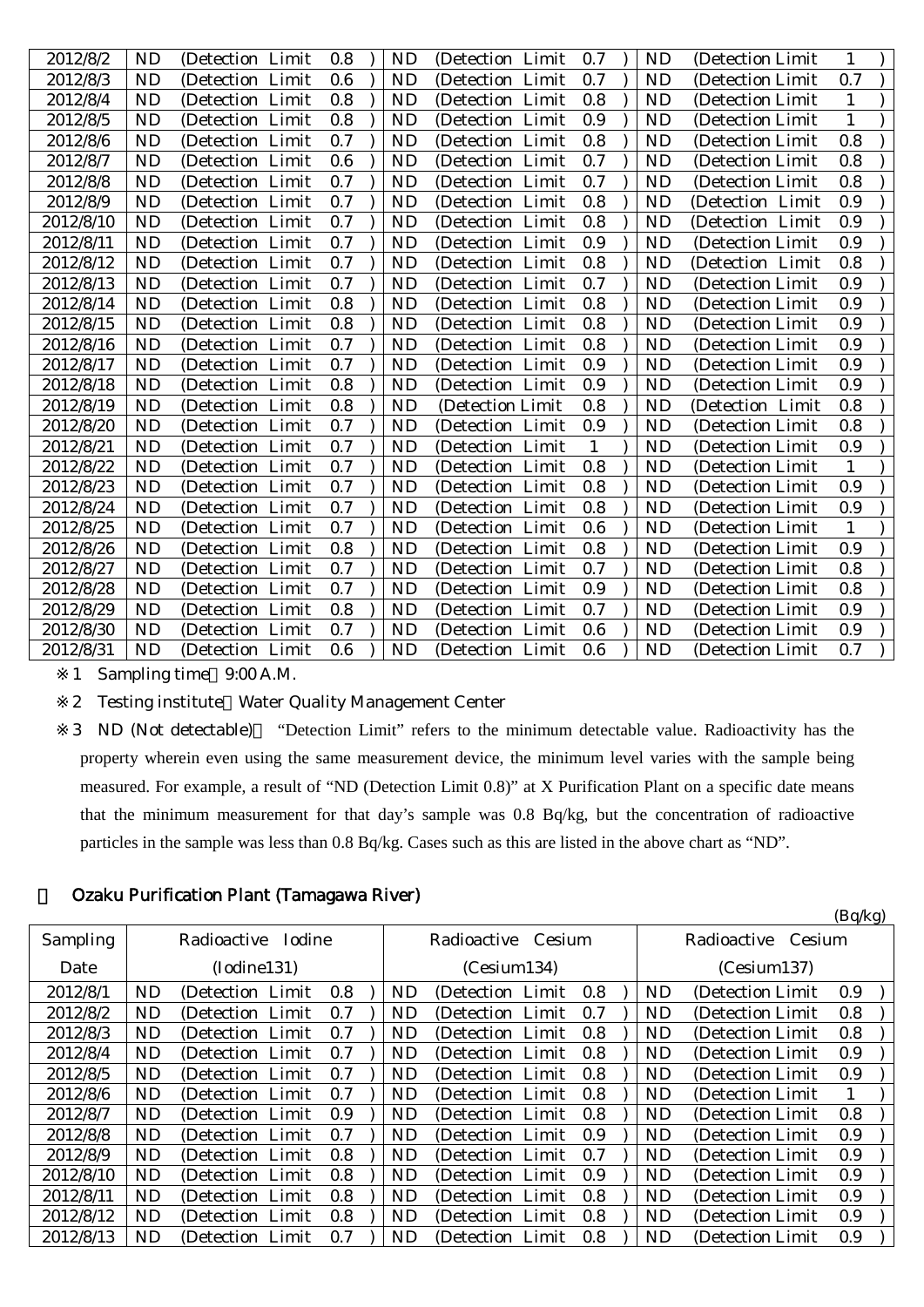| 2012/8/14 | ND        | (Detection Limit) | 0.8     | ND | (Detection Limit) |     | ND        | (Detection Limit) | 0.9 |
|-----------|-----------|-------------------|---------|----|-------------------|-----|-----------|-------------------|-----|
| 2012/8/15 | ND        | (Detection Limit) | 0.7     | ND | (Detection Limit) | 0.6 | ND        | (Detection Limit) | 0.7 |
| 2012/8/16 | ND        | (Detection Limit) | 0.7     | ND | (Detection Limit  | 0.9 | ND        | (Detection Limit) | 0.9 |
| 2012/8/17 | <b>ND</b> | (Detection Limit) | 0.8     | ND | (Detection Limit  | 0.7 | ND        | (Detection Limit) | 0.9 |
| 2012/8/18 | ND        | (Detection Limit) | 0.7     | ND | (Detection Limit) | 0.9 | ND        | (Detection Limit) | 0.9 |
| 2012/8/19 | ND.       | (Detection Limit) | 0.7     | ND | (Detection Limit) | 0.7 | ND        | (Detection Limit  | 0.8 |
| 2012/8/20 | ND.       | (Detection Limit) | 0.6     | ND | (Detection Limit  | 0.7 | ND        | (Detection Limit) | 0.5 |
| 2012/8/21 | ND.       | (Detection Limit) | $0.6\,$ | ND | (Detection Limit  | 0.7 | ND        | (Detection Limit) | 0.7 |
| 2012/8/22 | ND        | (Detection Limit) | 0.6     | ND | (Detection Limit  | 0.7 | ND        | (Detection Limit) | 0.6 |
| 2012/8/23 | ND        | (Detection Limit) | 0.7     | ND | (Detection Limit  | 0.9 | ND        | (Detection Limit) | 0.8 |
| 2012/8/24 | ND        | (Detection Limit) | 0.7     | ND | (Detection Limit) | 0.6 | ND        | (Detection Limit) | 0.8 |
| 2012/8/25 | ND        | (Detection Limit) | 0.7     | ND | (Detection Limit) | 0.9 | ND        | (Detection Limit) | 0.9 |
| 2012/8/26 | ND        | (Detection Limit) | 0.8     | ND | (Detection Limit) | 0.8 | ND        | (Detection Limit) | 0.9 |
| 2012/8/27 | <b>ND</b> | (Detection Limit) | 0.7     | ND | (Detection Limit) | 0.6 | <b>ND</b> | (Detection Limit) | 0.7 |
| 2012/8/28 | ND        | (Detection Limit) | 0.9     | ND | (Detection Limit) | 0.6 | ND        | (Detection Limit) | 0.9 |
| 2012/8/29 | ND        | (Detection Limit) | 0.7     | ND | (Detection Limit) | 0.6 | ND        | (Detection Limit) | 0.8 |
| 2012/8/30 | ND        | (Detection Limit) | 0.8     | ND | (Detection Limit) | 0.6 | ND        | (Detection Limit) | 0.5 |
| 2012/8/31 | ND        | (Detection Limit) | 0.9     | ND | (Detection Limit) | 0.8 | ND        | (Detection Limit) | 0.9 |
|           |           |                   |         |    |                   |     |           |                   |     |

- 1 Sampling time 9:00 A.M.
- 2 Testing institute Water Quality Management Center

3 ND (Not detectable) "Detection Limit" refers to the minimum detectable value. Radioactivity has the property wherein even using the same measurement device, the minimum level varies with the sample being measured. For example, a result of "ND (Detection Limit 0.8)" at X Purification Plant on a specific date means that the minimum measurement for that day's sample was 0.8 Bq/kg, but the concentration of radioactive particles in the sample was less than 0.8 Bq/kg. Cases such as this are listed in the above chart as "ND".

| Higashi-murayama Purification Plant (Tamagawa River, Arakawa River) |  |  |
|---------------------------------------------------------------------|--|--|
|                                                                     |  |  |

|           |           |                      |     |           |                      |     |           |                       | (Bq/kg) |
|-----------|-----------|----------------------|-----|-----------|----------------------|-----|-----------|-----------------------|---------|
| Sampling  |           | Radioactive Iodine   |     |           | Radioactive Cesium   |     |           | Radioactive<br>Cesium |         |
| Date      |           | (Iodine131)          |     |           | (Cesium134)          |     |           | (Cesium137)           |         |
| 2012/8/1  | <b>ND</b> | (Detection Limit     | 0.8 | <b>ND</b> | Limit<br>(Detection) | 0.8 | <b>ND</b> | (Detection Limit      | 0.9     |
| 2012/8/2  | <b>ND</b> | Limit<br>(Detection) | 0.8 | <b>ND</b> | (Detection Limit     | 0.8 | <b>ND</b> | (Detection Limit      | 0.9     |
| 2012/8/3  | <b>ND</b> | (Detection Limit     | 0.7 | ND        | (Detection Limit     | 0.7 | <b>ND</b> | (Detection Limit)     | 1       |
| 2012/8/4  | <b>ND</b> | (Detection Limit     | 0.8 | <b>ND</b> | (Detection Limit     | 0.8 | <b>ND</b> | (Detection Limit      | 0.9     |
| 2012/8/5  | <b>ND</b> | (Detection Limit     | 0.7 | ND        | (Detection Limit     | 0.8 | <b>ND</b> | (Detection Limit      | 0.8     |
| 2012/8/6  | <b>ND</b> | (Detection Limit     | 0.8 | <b>ND</b> | (Detection Limit     | 0.8 | <b>ND</b> | (Detection Limit      | 0.9     |
| 2012/8/7  | <b>ND</b> | Limit<br>(Detection) | 0.8 | <b>ND</b> | Limit<br>(Detection  | 0.7 | <b>ND</b> | (Detection Limit      | 0.9     |
| 2012/8/8  | <b>ND</b> | Limit<br>(Detection) | 0.9 | <b>ND</b> | Limit<br>(Detection) | 0.8 | <b>ND</b> | (Detection Limit      | 0.9     |
| 2012/8/9  | <b>ND</b> | (Detection Limit     | 0.8 | ND        | (Detection Limit     | 0.7 | <b>ND</b> | (Detection Limit      | 0.9     |
| 2012/8/10 | <b>ND</b> | (Detection Limit     | 0.6 | <b>ND</b> | (Detection Limit     | 0.6 | <b>ND</b> | (Detection Limit      | 0.6     |
| 2012/8/11 | <b>ND</b> | (Detection Limit     | 0.7 | <b>ND</b> | (Detection Limit     | 0.8 | <b>ND</b> | (Detection Limit      | 0.9     |
| 2012/8/12 | <b>ND</b> | (Detection Limit     | 0.7 | ND        | (Detection Limit     | 0.8 | <b>ND</b> | (Detection Limit)     | 0.9     |
| 2012/8/13 | <b>ND</b> | Limit<br>(Detection) | 0.7 | <b>ND</b> | Limit<br>(Detection) | 0.8 | <b>ND</b> | (Detection Limit      | 0.7     |
| 2012/8/14 | <b>ND</b> | Limit<br>(Detection) | 0.8 | <b>ND</b> | Limit<br>(Detection) | 0.8 | <b>ND</b> | (Detection Limit      | 1       |
| 2012/8/15 | <b>ND</b> | (Detection Limit     | 0.7 | ND        | (Detection Limit     | 0.8 | <b>ND</b> | (Detection Limit      | 0.9     |
| 2012/8/16 | <b>ND</b> | Limit<br>(Detection  | 0.7 | <b>ND</b> | Limit<br>(Detection  | 0.7 | <b>ND</b> | (Detection Limit      | 0.7     |
| 2012/8/17 | <b>ND</b> | Limit<br>(Detection) | 0.5 | <b>ND</b> | Limit<br>(Detection  | 0.7 | <b>ND</b> | (Detection Limit      | 0.7     |
| 2012/8/18 | <b>ND</b> | (Detection Limit)    | 0.7 | <b>ND</b> | (Detection Limit     | 0.8 | <b>ND</b> | (Detection Limit      | 0.8     |
| 2012/8/19 | <b>ND</b> | Limit<br>(Detection) | 0.8 | <b>ND</b> | (Detection Limit     | 0.8 | <b>ND</b> | (Detection Limit      | 0.8     |
| 2012/8/20 | <b>ND</b> | Limit<br>(Detection) | 0.6 | <b>ND</b> | (Detection<br>Limit  | 0.8 | <b>ND</b> | (Detection Limit      | 0.8     |
| 2012/8/21 | <b>ND</b> | (Detection Limit)    | 0.7 | <b>ND</b> | (Detection Limit)    | 0.9 | <b>ND</b> | (Detection Limit      | 0.9     |
| 2012/8/22 | <b>ND</b> | (Detection Limit     | 0.7 | <b>ND</b> | Limit<br>(Detection) | 0.8 | <b>ND</b> | (Detection Limit      | 1       |
| 2012/8/23 | <b>ND</b> | Limit<br>(Detection) | 0.7 | <b>ND</b> | Limit<br>(Detection  | 0.7 | <b>ND</b> | (Detection Limit      | 0.7     |
| 2012/8/24 | <b>ND</b> | Limit<br>(Detection) | 0.7 | <b>ND</b> | Limit<br>(Detection  | 0.7 | <b>ND</b> | (Detection Limit      | 0.9     |
| 2012/8/25 | <b>ND</b> | (Detection)<br>Limit | 0.8 | <b>ND</b> | Limit<br>(Detection  | 0.8 | <b>ND</b> | (Detection Limit      | 0.8     |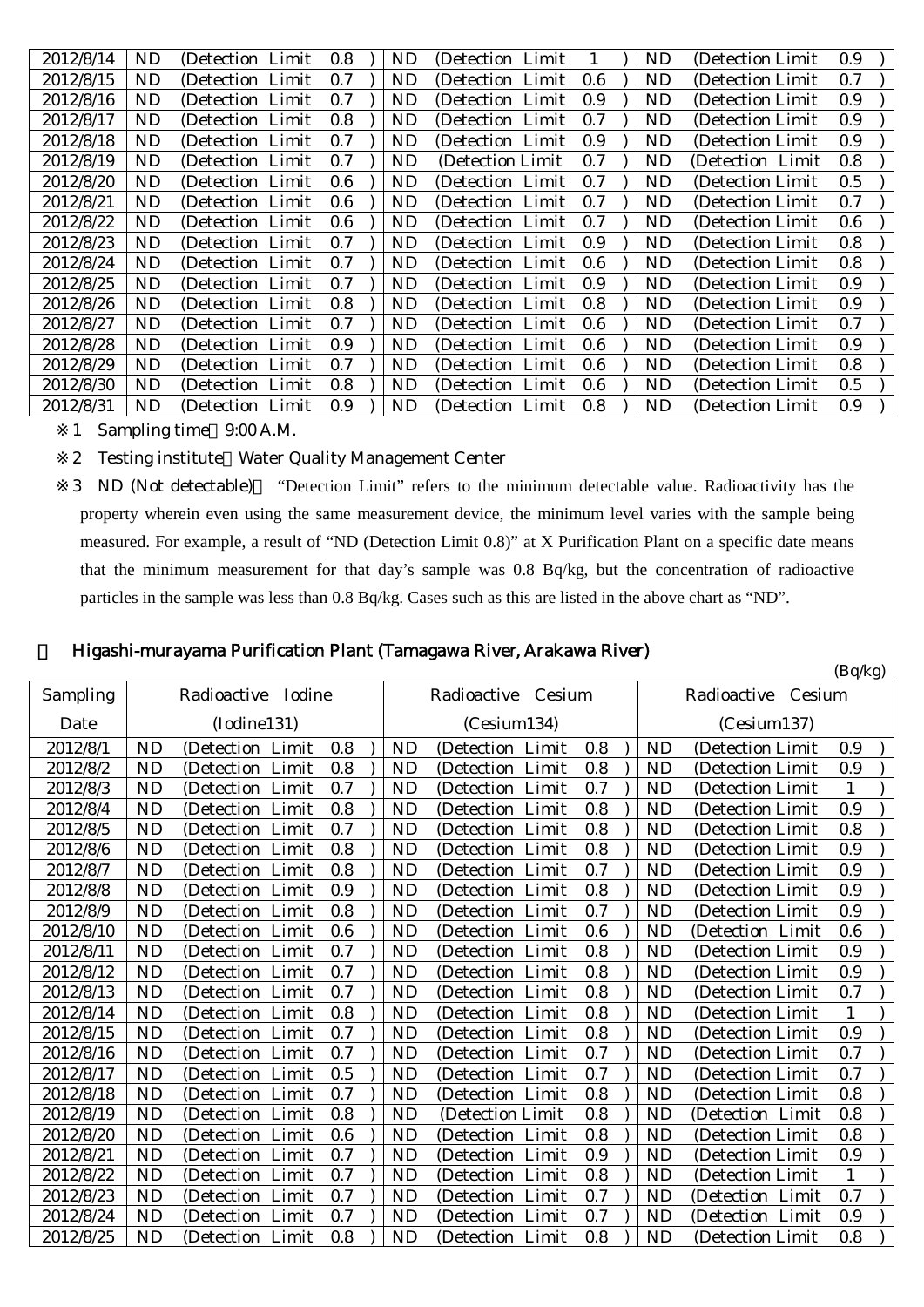| 2012/8/26 | ND | (Detection Limit 0.8) |     | ND  | (Detection Limit) | 0.9   | ND | (Detection Limit) | 0.8 |  |
|-----------|----|-----------------------|-----|-----|-------------------|-------|----|-------------------|-----|--|
| 2012/8/27 | ND | (Detection Limit 0.7) |     | ND  | (Detection Limit) | 0.6   | ND | (Detection Limit) | 0.7 |  |
| 2012/8/28 | ND | (Detection Limit 0.8) |     | ND. | (Detection Limit) | 0.8   | ND | (Detection Limit) | 0.9 |  |
| 2012/8/29 | ND | (Detection Limit 0.8) |     | ND  | (Detection Limit) | 0.8   | ND | (Detection Limit) | 0.9 |  |
| 2012/8/30 | ND | (Detection Limit 0.9) |     | ND. | (Detection Limit) | - 0.9 | ND | (Detection Limit) | 0.8 |  |
| 2012/8/31 | ND | (Detection Limit)     | 0.6 | ND  | (Detection Limit) | 0.6   | ND | (Detection Limit) | 0.8 |  |
|           |    |                       |     |     |                   |       |    |                   |     |  |

1 Sampling time 9:00 A.M.

2 Testing institute Water Quality Management Center

3 ND (Not detectable) "Detection Limit" refers to the minimum detectable value. Radioactivity has the property wherein even using the same measurement device, the minimum level varies with the sample being measured. For example, a result of "ND (Detection Limit 0.8)" at X Purification Plant on a specific date means that the minimum measurement for that day's sample was 0.8 Bq/kg, but the concentration of radioactive particles in the sample was less than 0.8 Bq/kg. Cases such as this are listed in the above chart as "ND".

(Bq/kg)

- 4 8/1 8/2,8/21~ Tamagawa River, Arakawa River
	- 8/3 8/20 Tamagawa River

# 5 Nagasawa Purification Plant (Sagamigawa River)

| Sampling  |           | Radioactive Iodine  |         |           | Radioactive Cesium   |              |           | Radioactive Cesium |     |  |
|-----------|-----------|---------------------|---------|-----------|----------------------|--------------|-----------|--------------------|-----|--|
| Date      |           | (Iodine131)         |         |           | (Cesium134)          |              |           | (Cesium137)        |     |  |
| 2012/8/1  | <b>ND</b> | (Detection Limit    | 0.7     | <b>ND</b> | (Detection Limit     | 0.8          | <b>ND</b> | (Detection Limit   | 0.8 |  |
| 2012/8/2  | <b>ND</b> | (Detection Limit    | 0.8     | <b>ND</b> | Limit<br>(Detection) | 0.8          | <b>ND</b> | (Detection Limit   | 0.9 |  |
| 2012/8/3  | <b>ND</b> | (Detection Limit    | 0.8     | <b>ND</b> | (Detection Limit     | 0.8          | <b>ND</b> | (Detection Limit   | 0.9 |  |
| 2012/8/4  | <b>ND</b> | (Detection Limit    | 0.7     | <b>ND</b> | (Detection Limit     | 0.9          | <b>ND</b> | (Detection Limit)  | 0.8 |  |
| 2012/8/5  | <b>ND</b> | (Detection Limit    | 0.7     | <b>ND</b> | Limit<br>(Detection  | 0.9          | <b>ND</b> | (Detection Limit)  | 0.8 |  |
| 2012/8/6  | <b>ND</b> | (Detection Limit    | 0.6     | <b>ND</b> | (Detection Limit     | 0.7          | <b>ND</b> | (Detection Limit   | 0.9 |  |
| 2012/8/7  | <b>ND</b> | (Detection Limit    | $0.8\,$ | <b>ND</b> | (Detection Limit     | 0.8          | <b>ND</b> | (Detection Limit   | 0.9 |  |
| 2012/8/8  | <b>ND</b> | (Detection Limit)   | 0.7     | <b>ND</b> | (Detection Limit     | 0.7          | <b>ND</b> | (Detection Limit)  | 0.9 |  |
| 2012/8/9  | <b>ND</b> | (Detection Limit    | 0.8     | <b>ND</b> | (Detection Limit     | 0.8          | <b>ND</b> | (Detection Limit   | 0.9 |  |
| 2012/8/10 | <b>ND</b> | (Detection Limit    | 0.6     | ND        | (Detection Limit     | 0.7          | <b>ND</b> | (Detection Limit)  | 0.9 |  |
| 2012/8/11 | <b>ND</b> | (Detection Limit    | 0.8     | <b>ND</b> | (Detection Limit     | 0.8          | <b>ND</b> | (Detection Limit   | 0.9 |  |
| 2012/8/12 | <b>ND</b> | (Detection Limit    | 0.7     | <b>ND</b> | (Detection Limit     | 0.8          | <b>ND</b> | (Detection Limit   | 0.9 |  |
| 2012/8/13 | <b>ND</b> | (Detection Limit    | 0.8     | <b>ND</b> | (Detection Limit     | 0.9          | <b>ND</b> | (Detection Limit   | 0.8 |  |
| 2012/8/14 | <b>ND</b> | (Detection Limit    | 0.7     | <b>ND</b> | (Detection Limit     | 0.8          | <b>ND</b> | (Detection Limit)  | 0.9 |  |
| 2012/8/15 | <b>ND</b> | (Detection Limit    | 0.7     | <b>ND</b> | (Detection Limit     | 0.8          | <b>ND</b> | (Detection Limit   | 0.9 |  |
| 2012/8/16 | <b>ND</b> | Limit<br>(Detection | 0.8     | <b>ND</b> | (Detection<br>Limit  | 0.8          | <b>ND</b> | (Detection Limit   | 0.9 |  |
| 2012/8/17 | <b>ND</b> | (Detection Limit    | 0.8     | <b>ND</b> | (Detection Limit     | 0.8          | <b>ND</b> | (Detection Limit   | 0.9 |  |
| 2012/8/18 | <b>ND</b> | (Detection Limit    | 0.7     | <b>ND</b> | (Detection Limit     | 0.9          | <b>ND</b> | (Detection Limit   | 0.9 |  |
| 2012/8/19 | <b>ND</b> | (Detection Limit    | 0.8     | <b>ND</b> | (Detection Limit     | 0.7          | <b>ND</b> | (Detection Limit   | 0.9 |  |
| 2012/8/20 | <b>ND</b> | (Detection Limit    | 0.8     | <b>ND</b> | (Detection<br>Limit  | 0.9          | <b>ND</b> | (Detection Limit   | 0.9 |  |
| 2012/8/21 | <b>ND</b> | (Detection Limit    | 0.7     | <b>ND</b> | (Detection Limit     | 0.7          | <b>ND</b> | (Detection Limit)  | 0.8 |  |
| 2012/8/22 | <b>ND</b> | (Detection Limit    | 0.8     | <b>ND</b> | (Detection Limit     | 0.8          | <b>ND</b> | (Detection Limit   | 0.9 |  |
| 2012/8/23 | <b>ND</b> | (Detection Limit    | 0.7     | <b>ND</b> | (Detection Limit     | 0.6          | <b>ND</b> | (Detection Limit   | 0.7 |  |
| 2012/8/24 | <b>ND</b> | (Detection Limit    | 0.7     | <b>ND</b> | (Detection Limit     | 0.9          | <b>ND</b> | (Detection Limit   | 0.9 |  |
| 2012/8/25 | <b>ND</b> | Limit<br>(Detection | 0.8     | <b>ND</b> | Limit<br>(Detection  | 0.9          | <b>ND</b> | (Detection Limit   | 0.9 |  |
| 2012/8/26 | <b>ND</b> | (Detection Limit    | 0.8     | <b>ND</b> | (Detection Limit     | 0.9          | <b>ND</b> | (Detection Limit   | 0.8 |  |
| 2012/8/27 | <b>ND</b> | (Detection Limit    | 0.6     | <b>ND</b> | (Detection Limit     | 0.5          | <b>ND</b> | (Detection Limit)  | 0.7 |  |
| 2012/8/28 | <b>ND</b> | (Detection Limit    | 0.7     | <b>ND</b> | (Detection Limit     | 0.9          | <b>ND</b> | (Detection Limit)  | 0.8 |  |
| 2012/8/29 | <b>ND</b> | (Detection Limit    | 0.7     | <b>ND</b> | (Detection Limit     | 0.7          | <b>ND</b> | (Detection Limit   | 0.8 |  |
| 2012/8/30 | <b>ND</b> | (Detection Limit    | 0.7     | <b>ND</b> | (Detection Limit     | 0.8          | <b>ND</b> | (Detection Limit   | 0.9 |  |
| 2012/8/31 | <b>ND</b> | (Detection Limit    | 0.7     | <b>ND</b> | (Detection Limit)    | $\mathbf{1}$ | <b>ND</b> | (Detection Limit)  | 0.8 |  |

1 Sampling time 9:00 A.M.

2 Testing institute Water Quality Management Center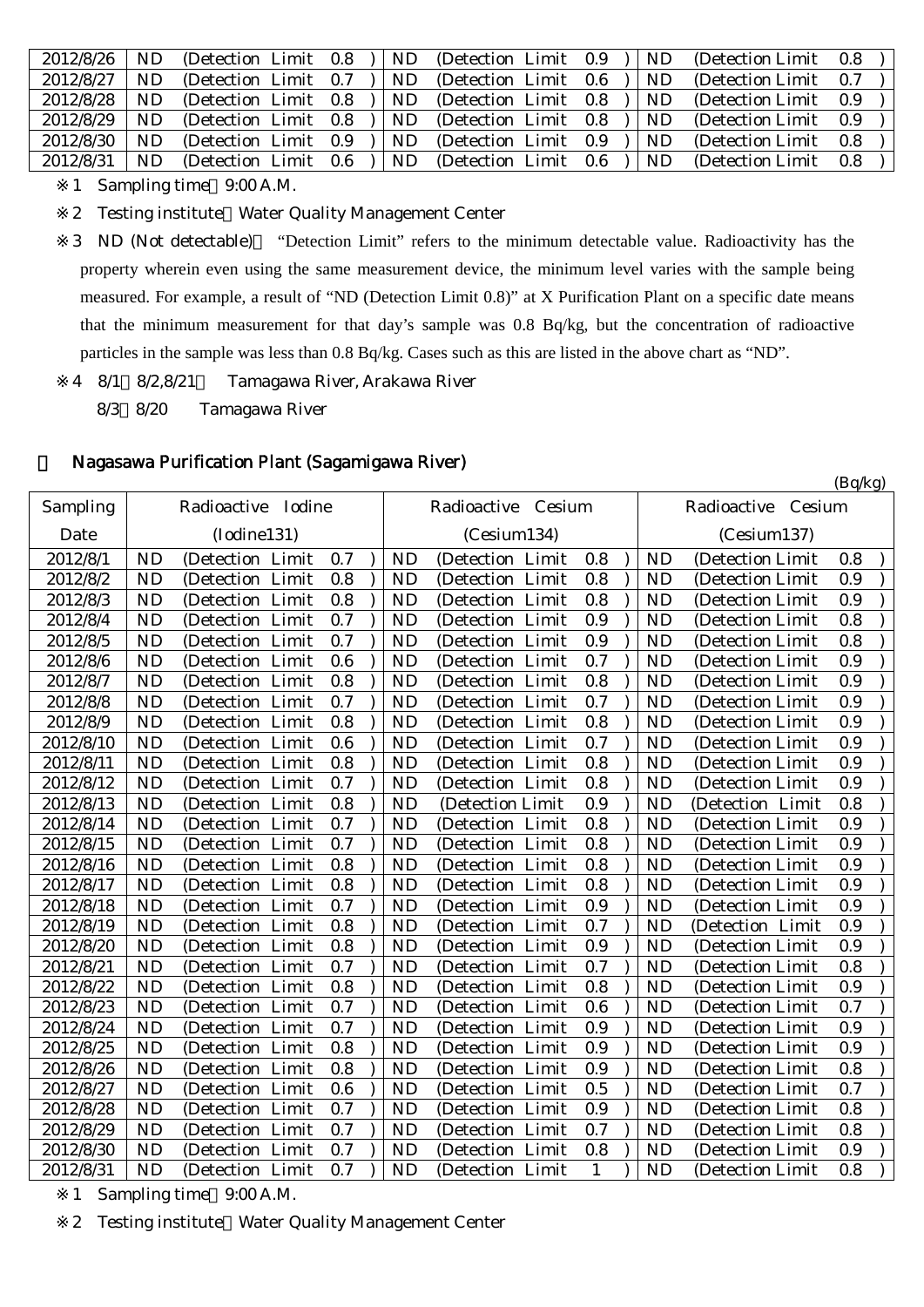3 ND (Not detectable) "Detection Limit" refers to the minimum detectable value. Radioactivity has the property wherein even using the same measurement device, the minimum level varies with the sample being measured. For example, a result of "ND (Detection Limit 0.8)" at X Purification Plant on a specific date means that the minimum measurement for that day's sample was 0.8 Bq/kg, but the concentration of radioactive particles in the sample was less than 0.8 Bq/kg. Cases such as this are listed in the above chart as "ND".

|                 |           |                       |     |     |                           |     |           | \ <sup>-</sup> 1' -7'     |  |
|-----------------|-----------|-----------------------|-----|-----|---------------------------|-----|-----------|---------------------------|--|
| <b>Sampling</b> |           | Radioactive Iodine    |     |     | <b>Radioactive Cesium</b> |     |           | <b>Radioactive Cesium</b> |  |
| Date            |           | Iodine 131            |     |     | Cesium 134                |     |           | Cesium 137                |  |
| 2012/8/6        | <b>ND</b> | (Detection Limit 0.8) |     | ND  | (Detection Limit)         | 0.9 | ND        | (Detection Limit 0.9)     |  |
| 2012/8/13       | NΕ        | (Detection Limit)     | 0.7 | ND  | (Detection Limit)         | 0.5 | <b>ND</b> | (Detection Limit 0.7)     |  |
| 2012/8/20       | NL        | (Detection Limit)     | 0.7 | ND. | (Detection Limit)         | 0.8 | ND        | (Detection Limit 0.7)     |  |
| 2012/8/27       | ND        | (Detection Limit)     | 0.6 | ND  | (Detection Limit)         | 0.7 | ND        | (Detection Limit 0.5)     |  |

 $(R_n/k_0)$ 

## 6 Misato Purification Plant (Edogawa River)

1 Sampling time 9:00 A.M.

2 Testing institute Water Quality Management Center

3 ND (Not detectable) "Detection Limit" refers to the minimum detectable value. Radioactivity has the property wherein even using the same measurement device, the minimum level varies with the sample being measured. For example, a result of "ND (Detection Limit 0.8)" at X Purification Plant on a specific date means that the minimum measurement for that day's sample was 0.8 Bq/kg, but the concentration of radioactive particles in the sample was less than 0.8 Bq/kg. Cases such as this are listed in the above chart as "ND".

#### 7 Misono Purification Plant (Arakawa River)

|           |           |                    |     |     |                           |     |           | (Bq/kg)                   |     |  |
|-----------|-----------|--------------------|-----|-----|---------------------------|-----|-----------|---------------------------|-----|--|
| Sampling  |           | Radioactive Iodine |     |     | <b>Radioactive Cesium</b> |     |           | <b>Radioactive Cesium</b> |     |  |
| Date      |           | Iodine 131         |     |     | Cesium 134                |     |           | Cesium 137                |     |  |
| 2012/8/7  | <b>ND</b> | (Detection Limit   | 0.9 | ND  | (Detection Limit)         | 0.8 | ND        | (Detection Limit 0.8)     |     |  |
| 2012/8/14 | <b>ND</b> | (Detection Limit   | 0.6 | ND. | (Detection Limit)         | 0.6 | ND        | (Detection Limit          | 0.8 |  |
| 2012/8/21 | ND.       | (Detection Limit)  | 0.7 | ND. | (Detection Limit)         | 0.7 | ND.       | (Detection Limit)         | 0.6 |  |
| 2012/8/28 | ND        | (Detection Limit)  | 0.9 | ND. | (Detection Limit)         | 0.7 | <b>ND</b> | (Detection Limit)         |     |  |

1 Sampling time 9:00 A.M.

2 Testing institute Water Quality Management Center

3 ND (Not detectable) "Detection Limit" refers to the minimum detectable value. Radioactivity has the property wherein even using the same measurement device, the minimum level varies with the sample being measured. For example, a result of "ND (Detection Limit 0.8)" at X Purification Plant on a specific date means that the minimum measurement for that day's sample was 0.8 Bq/kg, but the concentration of radioactive particles in the sample was less than 0.8 Bq/kg. Cases such as this are listed in the above chart as "ND".

#### 8 Kinuta Purification Plant (Tamagawa River)

|           |           |                       |     |           |                    |     |     | (Bq/kg)                   |     |  |
|-----------|-----------|-----------------------|-----|-----------|--------------------|-----|-----|---------------------------|-----|--|
| Sampling  |           | Radioactive Iodine    |     |           | Radioactive Cesium |     |     | <b>Radioactive Cesium</b> |     |  |
| Date      |           | Iodine 131            |     |           | Cesium 134         |     |     | Cesium 137                |     |  |
| 2012/8/1  | ND        | (Detection Limit 0.8) |     | ND.       | (Detection Limit)  | 0.8 | ND  | (Detection Limit 0.9)     |     |  |
| 2012/8/8  | <b>ND</b> | (Detection Limit)     | 0.8 | ND.       | (Detection Limit)  | 0.8 | ND. | (Detection Limit)         | 0.9 |  |
| 2012/8/15 | <b>ND</b> | (Detection Limit)     | 0.7 | ND        | (Detection Limit)  | 0.7 | ND  | (Detection Limit)         | 0.8 |  |
| 2012/8/22 | ND        | (Detection Limit)     | 0.7 | ND.       | (Detection Limit)  | 0.8 | ND  | (Detection Limit)         | 0.7 |  |
| 2012/8/29 | ND        | (Detection Limit)     | 0.8 | <b>ND</b> | (Detection Limit)  | 0.9 | ND  | (Detection Limit)         | 0.9 |  |

1 Sampling time 9:00 A.M.